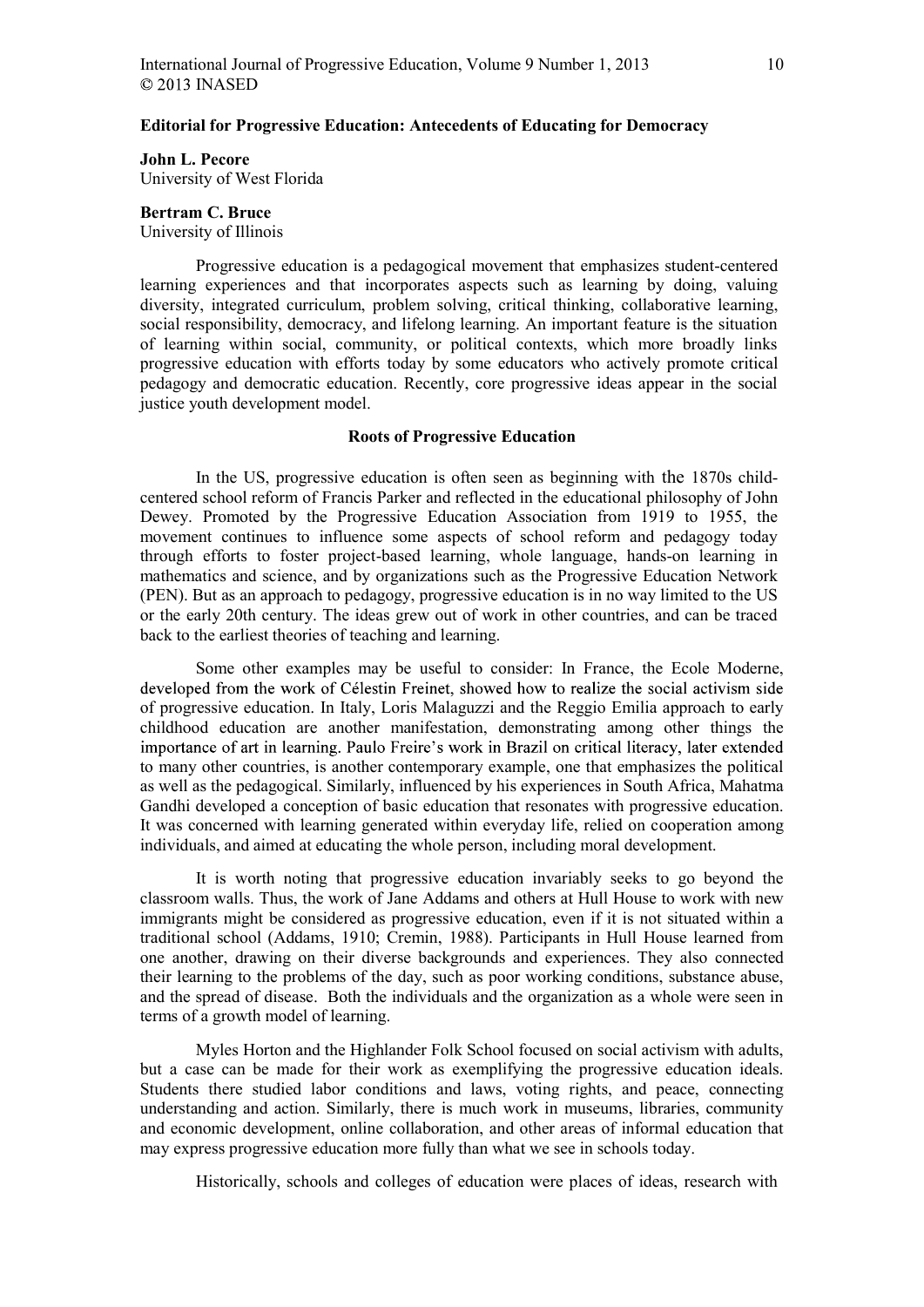lab schools, and experiences in informal learning environments. Progressive educators have focused on educating students for full engagement with the problems of today as the future is unknown. Accordingly, students who have been encouraged to critically think about the present are best positioned to solve the unforeseen problems they are certain to encounter in the future.

### Education for Democracy

However, within the last few decades, a growing conservative viewpoint shaped by some business leaders and implemented by more stringent Federal education policies has shifted the conversation to focus on educating students for the production of future workers for corporate America (Boyles, 2004). The business model of schooling emphasizes accountability, which is often reduced to high-stakes testing of basic skills rather than creativity or complex problem solving. A corporate model of management has taken over schools by installing CEO-style leaders with little experience in education in top education positions. Where once a major movement within US public education aspired to developing a critical, socially engaged intelligence appropriate to democracy, most of today's schools appear to narrow education to skills preparation for global capitalism.

While Dewey valued individuality and personal freedom, he argued against the excessive individualism of modern capitalism due to the lack of social responsibility and lack of any collaborative aspect of democracy (Miller, 2007). According to Dewey, the purpose of education is progress and students should learn through democracy by engaging in learning that fosters the development of democratic citizens. For progressives, a democratic person is a social conception where democratic education provides opportunities for participation in democratic life (Biesta, 2007).

Many progressive schools of today, mostly private and some charter, involve students in the governance and decision making process. These schools practice democracy by giving voice to students through town hall meetings and having a student serve on all school committees and on advisory boards. To bring about change, students work through their student representatives, sign petitions and may even organize a protest. However, since these schools self-select like-minded members of the community with a common goal, an absence of diverse opinions can exist, providing a false reality of the democratic practice. Still, democracy requires teaching. Thus, democratic education deliberately engages students in experiencing democracy through intelligently participating in collaborative real-world problem solving. For society to be prepared for democracy, its children must be trusted with responsibilities in school. According to Miller (2007), democratic schools develop children that "are capable of remarkable intelligence, compassion, maturity, collaborative problem solving and social responsibility when given a chance"  $(p.5)$ . Students do not need wise adults to govern and instruct them, they need wise adults to resourcefully guide their intelligence while taking an active role in self-governance.

#### This Issue

In this first of a series of three special issues dedicated to exploring the legacy of progressive education, we include nine articles that draw on the past of progressive education as a way of looking at relevant present day educational issues. Dewey's views of the past were mediated by concerns of the present: We naturally remember what interests us and because it interests us. The past is recalled not because of itself but because of what it adds to the present" (Reconstruction in Philosophy, p. 3). To learn about the history of progressive education, and in that context engage in critical dialogue about the aims of education and what educating students in the  $21<sup>st</sup>$  century should entail.

We first present three articles addressing the role of critical discourse in higher education. In "Anti-Progressivism in American Education," Wayne Urban presents three mid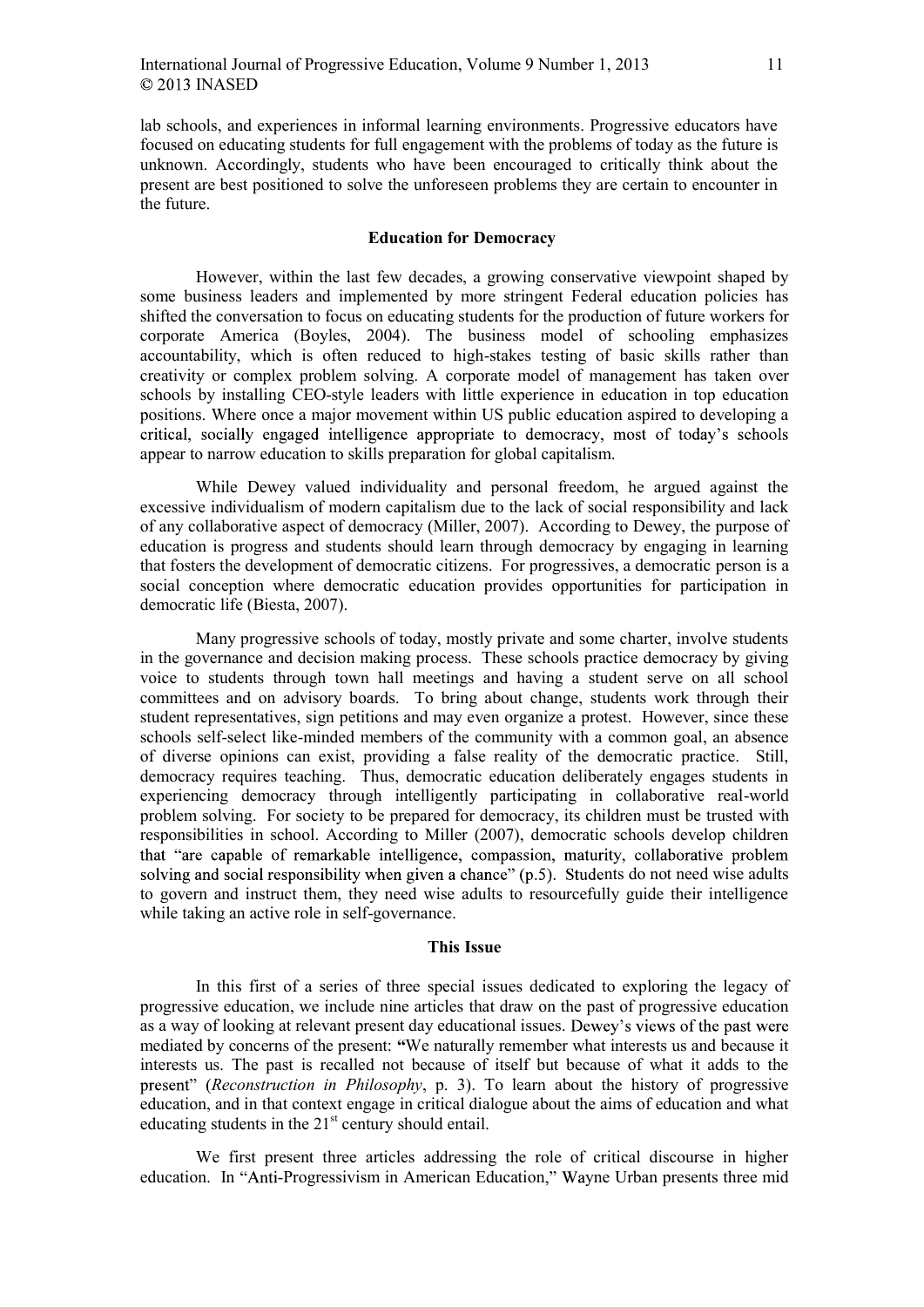$20<sup>th</sup>$  century critiques of progressive education in teacher education faculties. He writes about the decline of academic standards in colleges of education and the need for a commitment by education faculties in making colleges of education intellectually places and academically rigorous. The next article is a case study of the Putney Graduate School of Teacher Education, "The Turning of One's Soul"—Learning to Teach for Social Justice: The Putney Graduate School of Teacher Education (1950–1964)." Here Carol Rodgers explores that teacher education program's experiment to help students understand and care deeply about issues of race and social justice, including issues of environmental sustainability. In "The Role of Moral Principles and Ethics in Fostering Democratic Ideals." Gregg Jorgensen turns to John Dewey's theories of ethics and moral education. He asks how personal and political beliefs become part of our national debate and how to foster democracy through education. Jorgensen highlights the possibilities of using widely available media and morally complex contemporary issues to stimulate critical thinking in the social studies classroom.

The next article looks at learning in informal settings. In "Can Museums Teach Art? Barnes, Dewey and The Art of The Steal," Walter Feinberg helps us to understand the controversy over the move of Albert Barnes's multi-billion dollar art collection to downtown Philadelphia, a controversy based in part on competing visions of what art is. Barnes thought that the purpose of art, and especially his own collection, was to educate. A viewer of an artwork needs to be aware of the problem that the artist was addressing and the tools afforded by the artist's tradition. The article examines Barnes's understanding of art, as inspired by and then further developed by Dewey, along with the interesting differences in their theories. These ideas have important implications for aesthetic education and the role that aesthetics plays in a democracy.

The following two articles provide some historical context for democratic education. Leonard Waks analyzes the roots of Progressive Education. His "Dewey and Progressive Education, 1900-2000" considers Dewey's ideas underlying the experimental school Dewey founded. As  $21<sup>st</sup>$  century progressive educators connect with the lineage of historical tenets, Waks analyzes specific aspects of Dewey's work and raises key questions. Then, Tom Little's "Progressive by Any Other Name: The Relationship Between 21st Century Education Principles and the Historical Tenets of the Progressive Education Movement," begins with the first annual meeting of the Progressive Education Association (PEA) in 1919, and traces the changing nature of development of progressive education principles. Little shows the close proximity of progressive tenets to 21st Century educational attributes and goals. In so doing, Little showcases the relevance of progressive education in schools today.

We close the issue with three articles that present several examples of democratic education. In "Co-Creating a Progressive School: The Power of the Group," Chris Collaros, Fred Burton, and Julie Eirich discuss how the Wickliffe Progressive Elementary School, which has a 40-year tradition of progressive influences, drew on the history of progressive education to develop its set of Ten Principles of Progressive Education. These principles, as illustrated with actual curriculum and experiences of school-age children and teachers, are important ideas to consider in creating and sustaining a progressive school. In "Where's Wonder?" Fred Burton notes the lack of joy, passion, and imagination for today's students. He reflects on ideas from some major progressive educators: David Hawkins, Eleanor Duckworth, and Ken and Yetta Goodman and connects those ideas to the current context of school reform. Fred reminds us that standards and high stakes tests are not all there is to education and that wonder has an important place. Finally, Liba H. Engel looks at the work of Janusz Korczak in "The Democratic School and The Pedagogy of Janusz Korczak: A Model of Early Twentieth Century Reform in Modern Israel." She examines the way in which Korczak's pedagogy, which was established in the first half of the twentieth century in Europe, is implemented in a contemporary Israeli school, called the Democratic School.